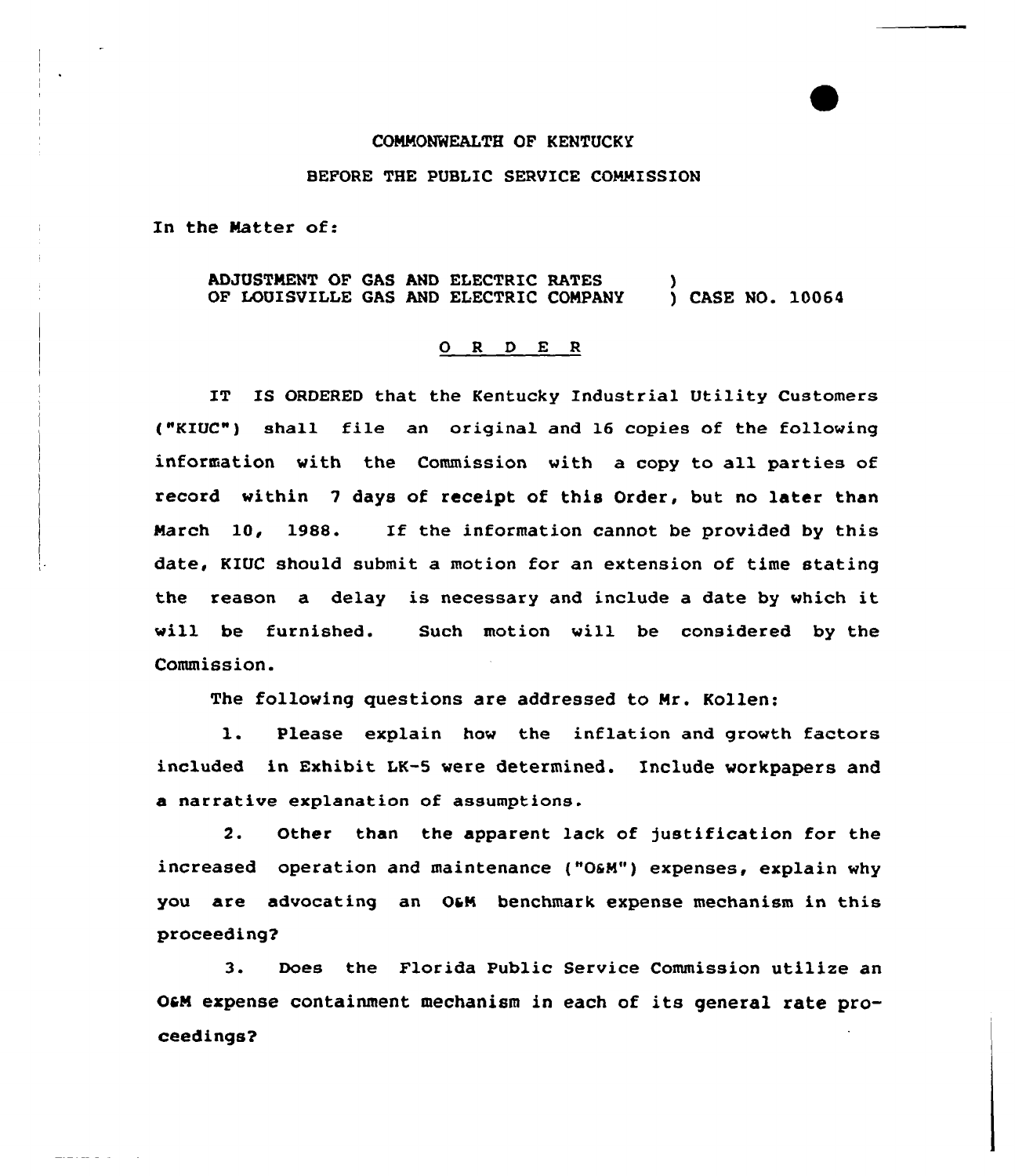4. What other commissions use this type of mechanism in general rate proceedings?

5. Have you attempted to analyze the specific cost increases to determine their reasonableness?

6. Have you requested information related to the specific cost increases from Louisville Gas and Electric Company ("LGaE")?

7. Please explain why you agree with the first component of LGsE's labor adjustment which increases operating expenses by \$784,852?

8. Please explain to the best of your knowledge how this adjustment of \$784,852 for labor expense was determined?

The following questions are addressed to Nr. Baron:

l. Please explain why K1UC believes that the Trimble County Unit should have been cancelled by summer 1987.

2. Please explain why you believe that the sunk costs should be amortized over <sup>35</sup> years, the expected life of the Trimble County Unit.

3. Do you believe that a regression analysis, such as shown in Ryan Exhibit 5, if performed on a class-by-class basis using degree days as the only independent variable, would be sufficient to reasonably determine an estimate of weather sensitivity? Explain why or why not.

4. Please explain why the use of an average fuel and OGM va1ue is inappropriate for weather normalization adjustments and why the incremental cost is appropriate.

5. Please explain how and why you determined that the most reasonable cooling degree day regression model was one that used

 $-2-$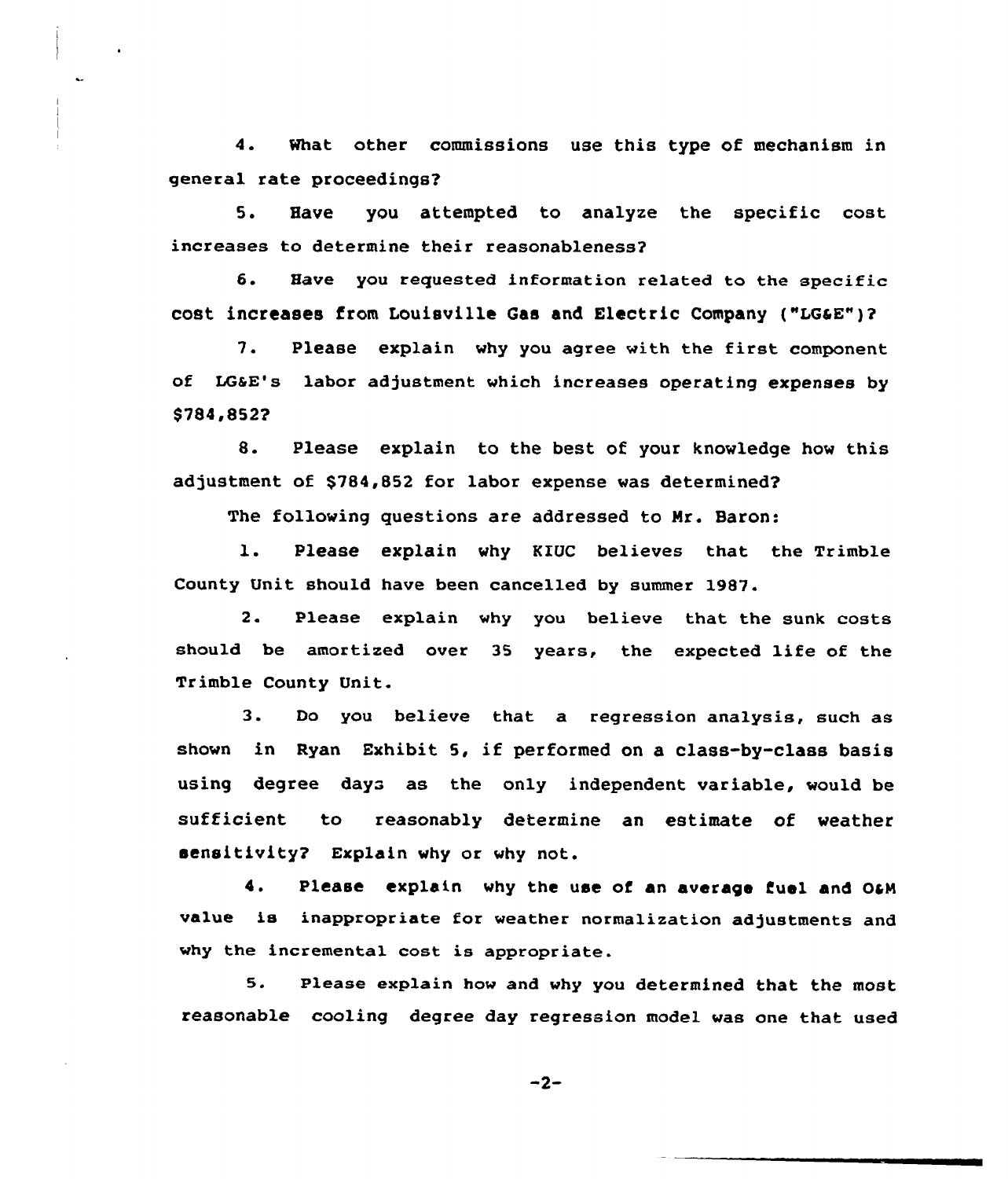an indicator variable when the average temperature of the day exceeds 75 degrees. Why is this temperature more appropriate than 65 degrees?

6. Please explain how and why you determined that the data base for the heating degree day regression model should be limited to those days where the average temperature was 56 degrees or lower.

7. ln Exhibit SJB-5 you present the results of a multiple regression run in which the independent variables are cooling degree days ("CD") and an indicator variable ("CDX"), which measures average daily temperatures exceeding 75 degrees. CDX has a corresponding t-statistic of 2.00757. Using <sup>a</sup> two-tailed t-test with 95 percent confidence, this t-statistic implies that the variable CDX is on the boundary between being a significant explanatory variable (i.e., different from zero) and an insignificant explanatory variable (i.e., equal to zero). Since the explanatory power of CDX is questionable, have you considered a regression model excluding CDX? Provide the results of such a regression run.

8. The regression equation estimated in Exhibit SJB-5 has a negative intercept. This implies that on a day when the average temperature is <sup>65</sup> degrees (i.e., CD=0, CDX=O) usage will be -18,415 KWH. Explain how negative KWH usage is possible.

The following questions are addressed to Nr. Eisdorfer:

1. On page 10, line <sup>15</sup> of your testimony, you state that LGGE allocated the cost of gas stored underground (current) to transportation service. Substantiate this claim by describing

 $-3-$